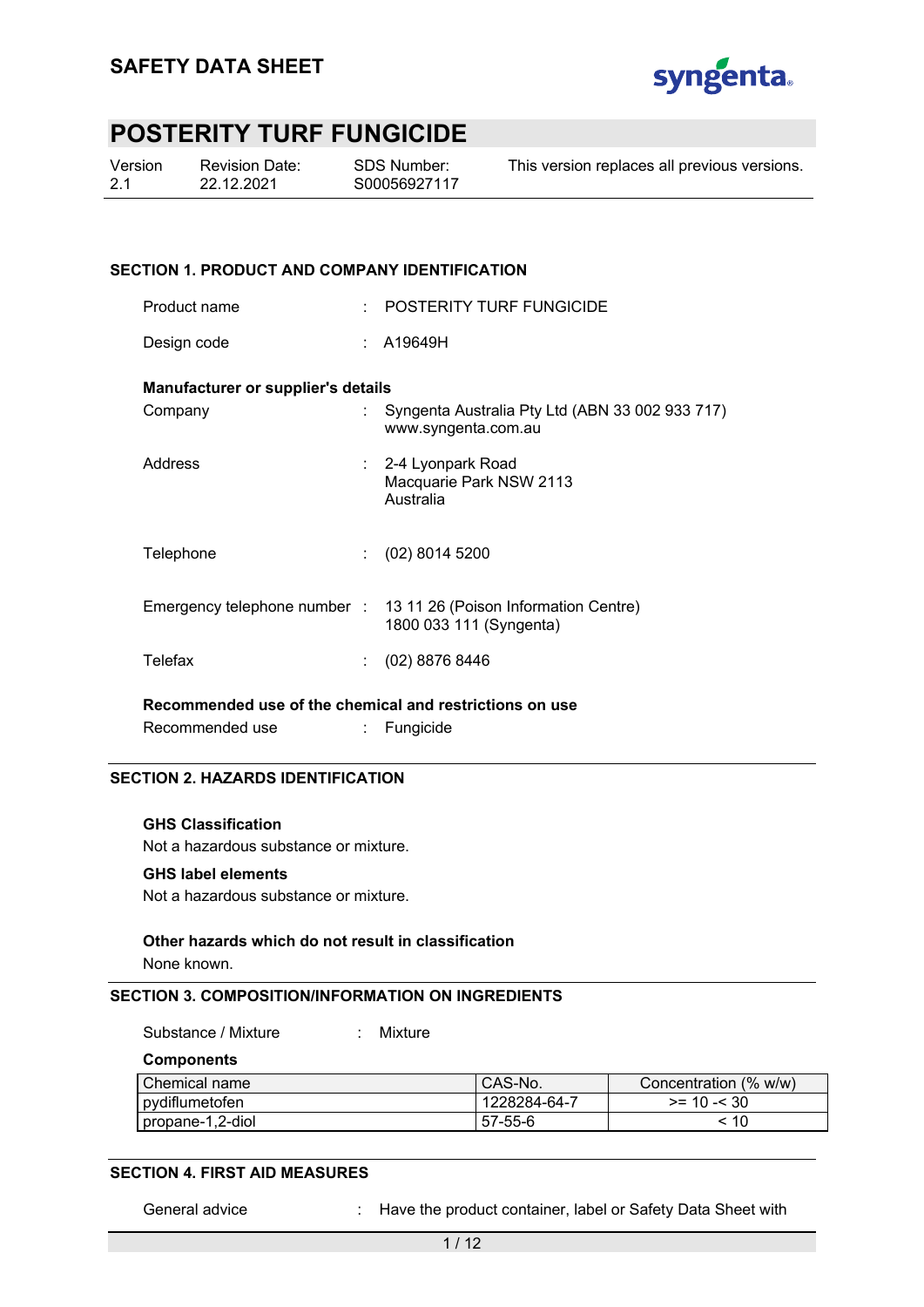

| Version<br>2.1          | <b>Revision Date:</b><br>22.12.2021                    | SDS Number:<br>S00056927117 |                                                    | This version replaces all previous versions.                                                                                                                                                 |
|-------------------------|--------------------------------------------------------|-----------------------------|----------------------------------------------------|----------------------------------------------------------------------------------------------------------------------------------------------------------------------------------------------|
|                         |                                                        |                             |                                                    | you when calling the emergency number, a poison control<br>center or physician, or going for treatment.                                                                                      |
| If inhaled              |                                                        | tion.                       | Move the victim to fresh air.                      | If breathing is irregular or stopped, administer artificial respira-<br>Keep patient warm and at rest.<br>Call a physician or poison control centre immediately.                             |
| In case of skin contact |                                                        |                             |                                                    | Take off all contaminated clothing immediately.<br>Wash off immediately with plenty of water.<br>If skin irritation persists, call a physician.<br>Wash contaminated clothing before re-use. |
|                         | In case of eye contact                                 |                             | for at least 15 minutes.<br>Remove contact lenses. | : Rinse immediately with plenty of water, also under the eyelids,<br>Immediate medical attention is required.                                                                                |
|                         | If swallowed                                           |                             | container or label.<br>Do NOT induce vomiting.     | If swallowed, seek medical advice immediately and show this                                                                                                                                  |
| delayed                 | Most important symptoms<br>and effects, both acute and | Nonspecific<br>÷.           |                                                    | No symptoms known or expected.                                                                                                                                                               |
|                         | Notes to physician                                     |                             | Treat symptomatically.                             | There is no specific antidote available.                                                                                                                                                     |

#### **SECTION 5. FIREFIGHTING MEASURES**

| Suitable extinguishing media                                       | $\sim 10$ | Extinguishing media - small fires<br>Use water spray, alcohol-resistant foam, dry chemical or car-<br>bon dioxide.<br>Extinguishing media - large fires<br>Alcohol-resistant foam<br>or<br>Water spray                                |
|--------------------------------------------------------------------|-----------|---------------------------------------------------------------------------------------------------------------------------------------------------------------------------------------------------------------------------------------|
| Unsuitable extinguishing<br>media                                  |           | Do not use a solid water stream as it may scatter and spread<br>fire.                                                                                                                                                                 |
| Specific hazards during fire-<br>fighting                          |           | As the product contains combustible organic components, fire<br>will produce dense black smoke containing hazardous prod-<br>ucts of combustion (see section 10).<br>Exposure to decomposition products may be a hazard to<br>health. |
| Specific extinguishing meth-<br>ods                                |           | Do not allow run-off from fire fighting to enter drains or water<br>courses.<br>Cool closed containers exposed to fire with water spray.                                                                                              |
| Special protective equipment :<br>for firefighters<br>Hazchem Code |           | Wear full protective clothing and self-contained breathing ap-<br>paratus.<br>$\cdot$ 3Z                                                                                                                                              |

### **SECTION 6. ACCIDENTAL RELEASE MEASURES**

|                          | Personal precautions, protec-: Refer to protective measures listed in sections 7 and 8. |
|--------------------------|-----------------------------------------------------------------------------------------|
| tive equipment and emer- |                                                                                         |
| gency procedures         |                                                                                         |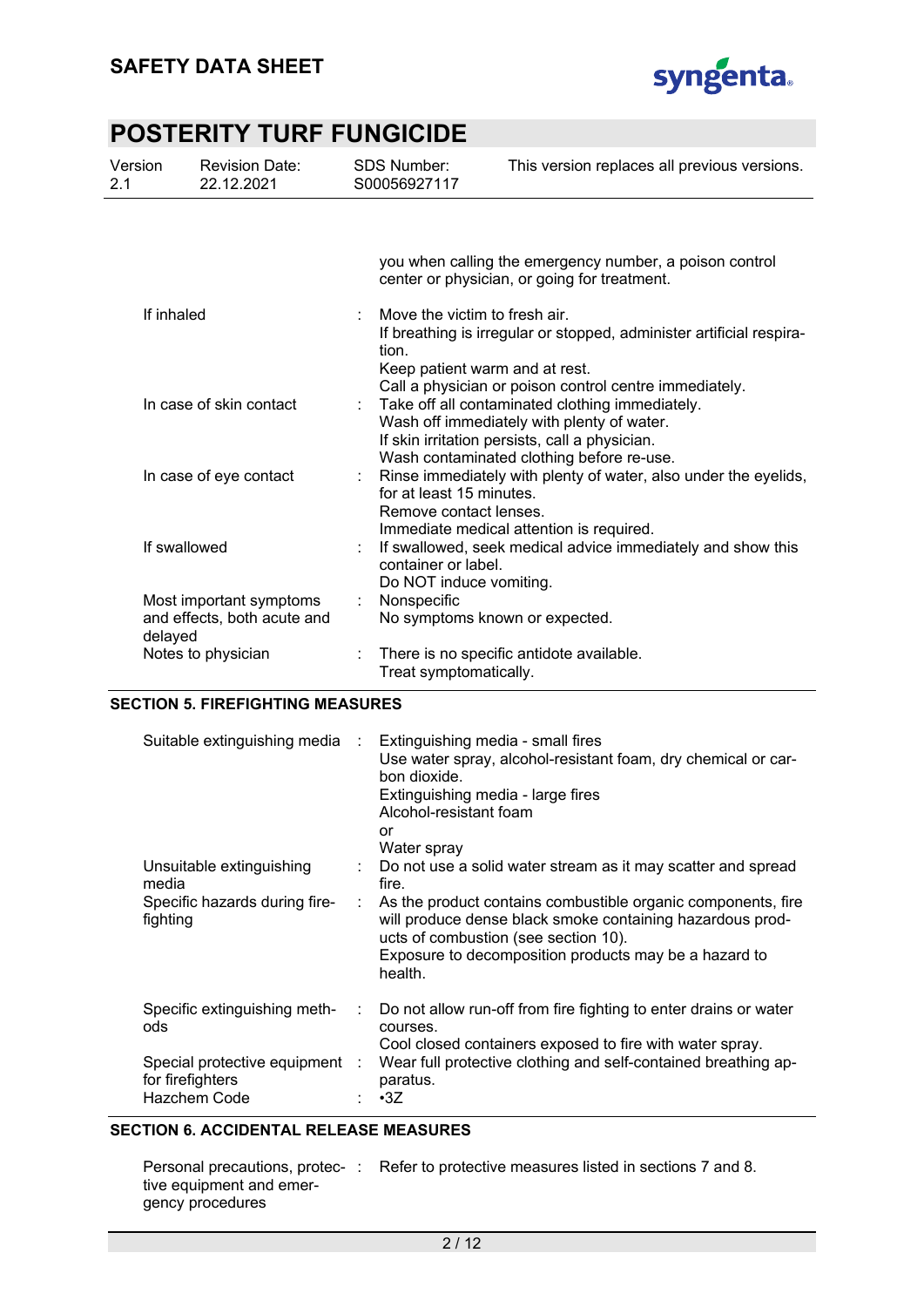

| Version<br>2.1                                           | <b>Revision Date:</b><br>22.12.2021 | <b>SDS Number:</b><br>S00056927117 | This version replaces all previous versions.                                                                                                                                                                                                                                                                                                                                       |
|----------------------------------------------------------|-------------------------------------|------------------------------------|------------------------------------------------------------------------------------------------------------------------------------------------------------------------------------------------------------------------------------------------------------------------------------------------------------------------------------------------------------------------------------|
| Environmental precautions                                |                                     | respective authorities.            | $\therefore$ Prevent further leakage or spillage if safe to do so.<br>Do not flush into surface water or sanitary sewer system.<br>If the product contaminates rivers and lakes or drains inform                                                                                                                                                                                   |
| Methods and materials for<br>containment and cleaning up |                                     |                                    | Contain spillage, and then collect with non-combustible ab-<br>sorbent material, (e.g. sand, earth, diatomaceous earth, ver-<br>miculite) and place in container for disposal according to local<br>/ national regulations (see section 13).<br>Clean contaminated surface thoroughly.<br>Clean with detergents. Avoid solvents.<br>Retain and dispose of contaminated wash water. |

### **SECTION 7. HANDLING AND STORAGE**

| Advice on safe handling     | No special protective measures against fire required.<br>Avoid contact with skin and eyes.<br>When using do not eat, drink or smoke.<br>For personal protection see section 8.                                        |  |  |
|-----------------------------|-----------------------------------------------------------------------------------------------------------------------------------------------------------------------------------------------------------------------|--|--|
| Conditions for safe storage | No special storage conditions required.<br>Keep containers tightly closed in a dry, cool and well-<br>ventilated place.<br>Keep out of the reach of children.<br>Keep away from food, drink and animal feedingstuffs. |  |  |

#### **SECTION 8. EXPOSURE CONTROLS/PERSONAL PROTECTION**

| Components with workplace control parameters |               |                                                 |                                                        |              |  |  |
|----------------------------------------------|---------------|-------------------------------------------------|--------------------------------------------------------|--------------|--|--|
| Components                                   | CAS-No.       | Value type<br>(Form of<br>exposure)             | Control parame-<br>ters / Permissible<br>concentration | <b>Basis</b> |  |  |
| pydiflumetofen                               | 1228284-64-   | <b>TWA</b>                                      | $5 \text{ mg/m}$ 3                                     | Syngenta     |  |  |
| propane-1,2-diol                             | $57 - 55 - 6$ | TWA (partic-<br>ulate)                          | $10 \text{ mg/m}$                                      | AU OEL       |  |  |
|                                              |               | <b>TWA (Total</b><br>(vapour and<br>particles)) | $150$ ppm<br>474 mg/m3                                 | AU OEL       |  |  |

#### **Components with workplace control parameters**

| <b>Engineering measures</b> | $\pm$ THE FOLLOWING RECOMMENDATIONS FOR EXPOSURE<br>CONTROLS/PERSONAL PROTECTION ARE INTENDED<br>FOR THE MANUFACTURE. FORMULATION AND<br>PACKAGING OF THE PRODUCT. FOR COMMERCIAL |
|-----------------------------|-----------------------------------------------------------------------------------------------------------------------------------------------------------------------------------|
|                             | APPLICATIONS AND/OR ON-FARM APPLICATIONS<br>CONSULT THE PRODUCT LABEL.                                                                                                            |

Containment and/or segregation is the most reliable technical protection measure if exposure cannot be eliminated.

The extent of these protection measures depends on the actual risks in use.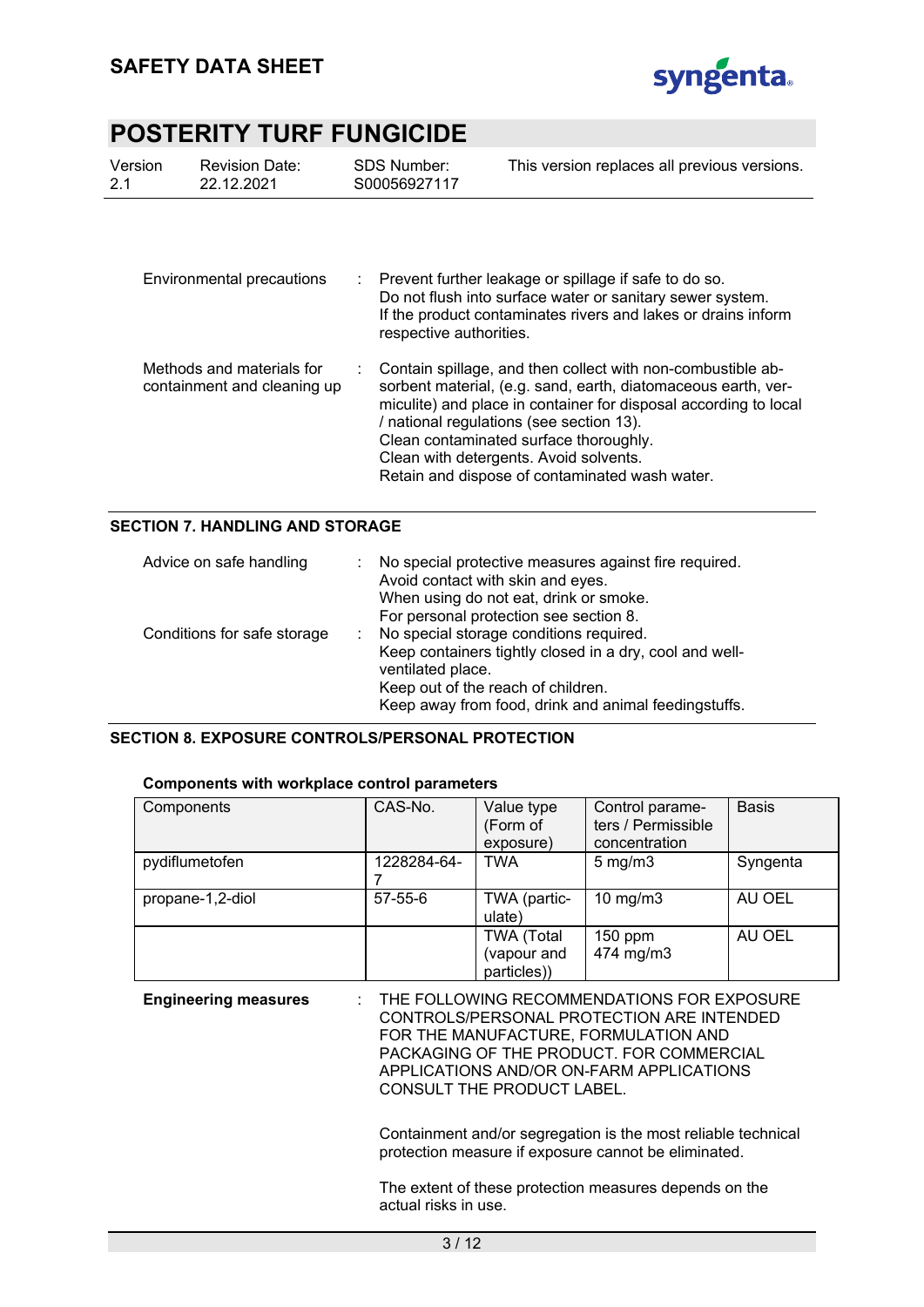Version



This version replaces all previous versions.

# **POSTERITY TURF FUNGICIDE**

SDS Number:

Revision Date:

| 2.1 | 22.12.2021                                            | S00056927117                                                                                                                                                                                                                                                                                                                                                                                                                                                                           |
|-----|-------------------------------------------------------|----------------------------------------------------------------------------------------------------------------------------------------------------------------------------------------------------------------------------------------------------------------------------------------------------------------------------------------------------------------------------------------------------------------------------------------------------------------------------------------|
|     |                                                       | Maintain air concentrations below occupational exposure<br>standards.<br>Where necessary, seek additional occupational hygiene ad-<br>vice.                                                                                                                                                                                                                                                                                                                                            |
|     | Personal protective equipment                         |                                                                                                                                                                                                                                                                                                                                                                                                                                                                                        |
|     | Respiratory protection<br>Hand protection             | When workers are facing concentrations above the exposure<br>limit they must use appropriate certified respirators.<br>Suitable respiratory equipment:<br>Respirator with a half face mask<br>The filter class for the respirator must be suitable for the max-<br>imum expected contaminant concentration<br>(gas/vapour/aerosol/particulates) that may arise when han-<br>dling the product. If this concentration is exceeded, self-<br>contained breathing apparatus must be used. |
|     |                                                       |                                                                                                                                                                                                                                                                                                                                                                                                                                                                                        |
|     | Remarks<br>Eye protection<br>Skin and body protection | No special protective equipment required.<br>No special protective equipment required.<br>No special protective equipment required.<br>Select skin and body protection based on the physical job<br>requirements.                                                                                                                                                                                                                                                                      |
|     | Protective measures                                   | The use of technical measures should always have priority<br>over the use of personal protective equipment.<br>When selecting personal protective equipment, seek appro-<br>priate professional advice.                                                                                                                                                                                                                                                                                |
|     |                                                       | Personal protective equipment should comply with relevant<br>national standards                                                                                                                                                                                                                                                                                                                                                                                                        |

### **SECTION 9. PHYSICAL AND CHEMICAL PROPERTIES**

| Appearance                  | t. | liquid                               |
|-----------------------------|----|--------------------------------------|
| Colour                      | t. | white                                |
| Odour                       | ٠  | No data available                    |
| Odour Threshold             | t. | No data available                    |
| pH                          |    | $: 6 - 10$<br>Concentration: 1 % w/v |
|                             |    | $6 - 10$<br>Concentration: 100 %     |
| Melting point/range         | t. | No data available                    |
| Boiling point/boiling range | t. | No data available                    |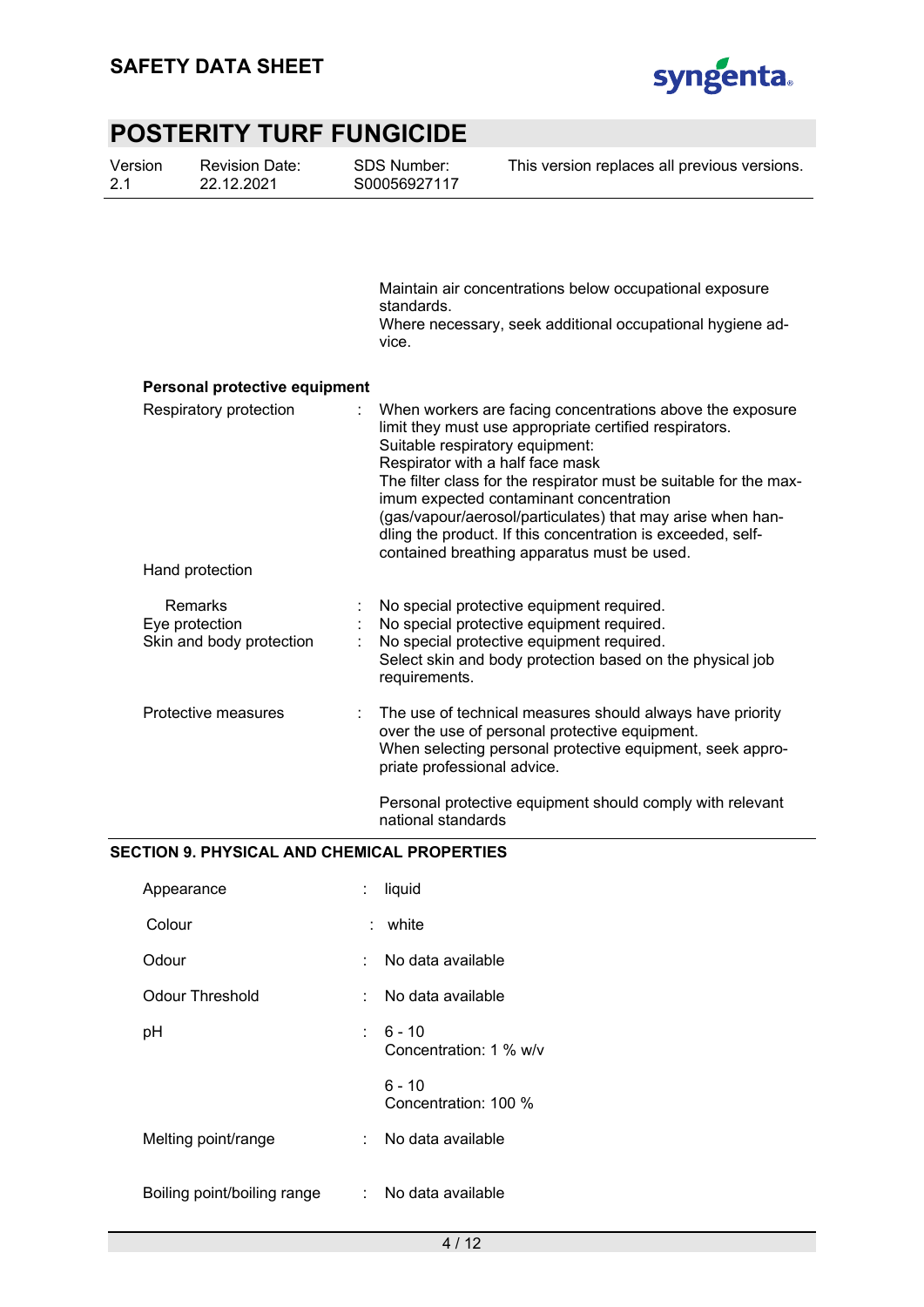

|  | Version | <b>SDS Number:</b><br><b>Revision Date:</b><br>S00056927117<br>22.12.2021 | This version replaces all previous versions. |
|--|---------|---------------------------------------------------------------------------|----------------------------------------------|
|--|---------|---------------------------------------------------------------------------|----------------------------------------------|

| Flash point                                         |    | Method: Pensky-Martens closed cup<br>does not flash      |
|-----------------------------------------------------|----|----------------------------------------------------------|
| Evaporation rate                                    |    | No data available                                        |
| Flammability (solid, gas)                           |    | No data available                                        |
| Upper explosion limit / Upper<br>flammability limit | ÷. | No data available                                        |
| Lower explosion limit / Lower<br>flammability limit | ÷  | No data available                                        |
| Vapour pressure                                     |    | No data available                                        |
| Relative vapour density                             | ÷  | No data available                                        |
| Density                                             |    | 1.09 g/cm3 (20 $^{\circ}$ C)                             |
| Solubility(ies)<br>Water solubility                 | ÷  | No data available                                        |
| Solubility in other solvents                        | ÷  | No data available                                        |
| Partition coefficient: n-<br>octanol/water          |    | No data available                                        |
| Auto-ignition temperature                           |    | 600 °C                                                   |
| Decomposition temperature                           |    | No data available                                        |
| Viscosity<br>Viscosity, dynamic                     |    | No data available                                        |
| Viscosity, kinematic                                |    | No data available                                        |
| <b>Explosive properties</b>                         | ÷  | Not explosive                                            |
| Oxidizing properties                                |    | The substance or mixture is not classified as oxidizing. |
| Particle size                                       | t  | No data available                                        |
|                                                     |    |                                                          |

### **SECTION 10. STABILITY AND REACTIVITY**

| : None reasonably foreseeable.                                                               |
|----------------------------------------------------------------------------------------------|
| : Stable under normal conditions.                                                            |
| Possibility of hazardous reac- : No dangerous reaction known under conditions of normal use. |
|                                                                                              |
| : No decomposition if used as directed.                                                      |
| : None known.                                                                                |
| : No hazardous decomposition products are known.                                             |
|                                                                                              |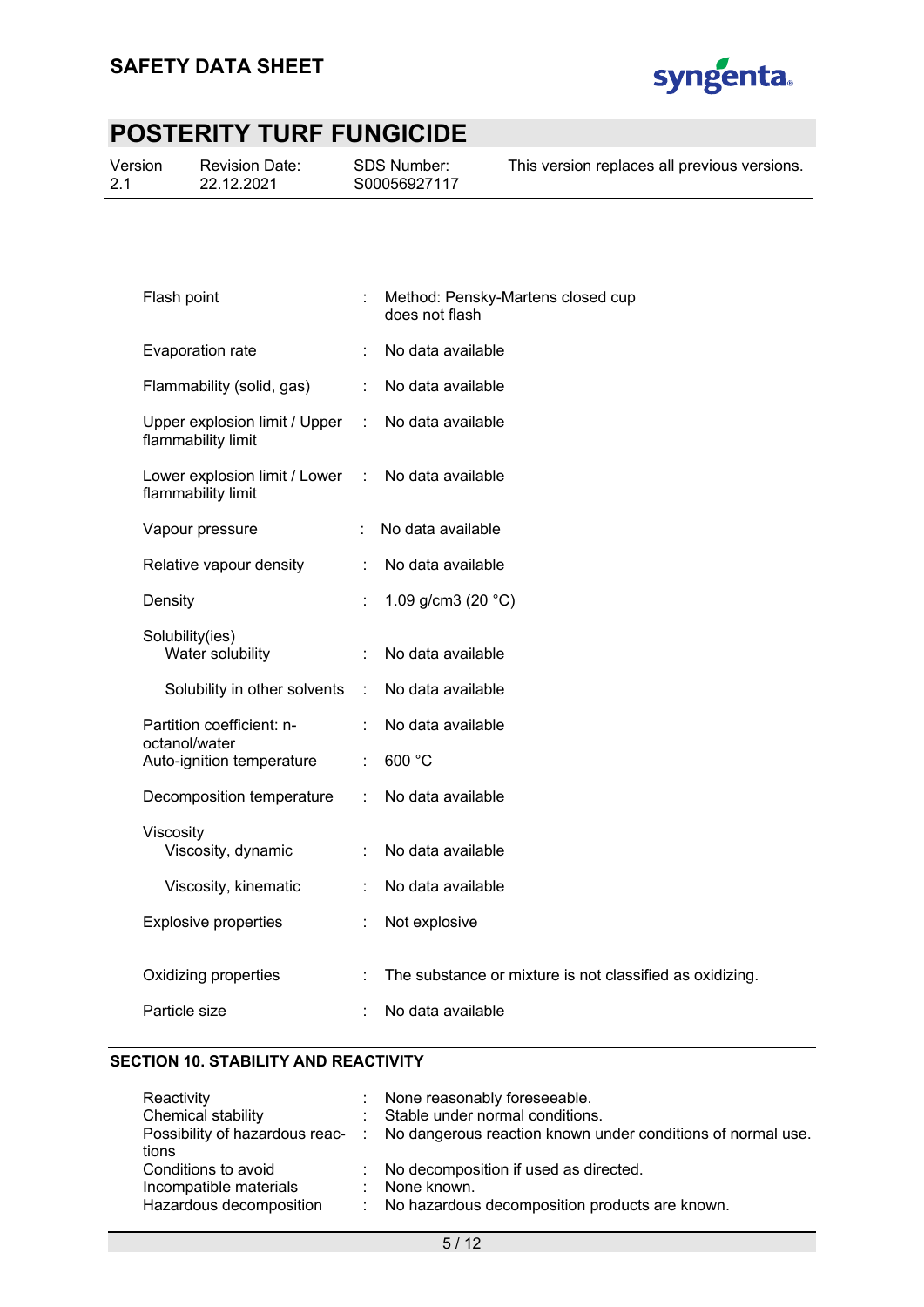

Version 2.1

Revision Date: 22.12.2021

SDS Number: S00056927117 This version replaces all previous versions.

products

| <b>SECTION 11. TOXICOLOGICAL INFORMATION</b> |                                                                                                                                                                                            |
|----------------------------------------------|--------------------------------------------------------------------------------------------------------------------------------------------------------------------------------------------|
| Exposure routes                              | : Ingestion<br>Inhalation<br>Skin contact<br>Eye contact                                                                                                                                   |
| <b>Acute toxicity</b>                        |                                                                                                                                                                                            |
| Product:                                     |                                                                                                                                                                                            |
| Acute oral toxicity                          | : LD50 (Rat, female): $> 2,000$ mg/kg<br>Assessment: The component/mixture is minimally toxic after<br>single ingestion.                                                                   |
| Acute inhalation toxicity                    | : $LC50$ (Rat, male and female): $> 5.28$ mg/l<br>Exposure time: 4 h<br>Test atmosphere: dust/mist<br>Assessment: The component/mixture is minimally toxic after<br>short term inhalation. |
| Acute dermal toxicity                        | : LD50 (Rat, male and female): $>$ 5,000 mg/kg<br>Remarks: Based on data from similar materials                                                                                            |
| Components:                                  |                                                                                                                                                                                            |
| pydiflumetofen:                              |                                                                                                                                                                                            |
| Acute oral toxicity                          | LD50 (Rat, male and female): $>$ 5,000 mg/kg                                                                                                                                               |
| Acute inhalation toxicity                    | : $LC50$ (Rat, male and female): $> 5.11$ mg/l<br>Exposure time: 4 h<br>Test atmosphere: dust/mist<br>Assessment: The component/mixture is minimally toxic after<br>short term inhalation. |
| Acute dermal toxicity                        | LD50 (Rat, male and female): $>$ 5,000 mg/kg<br>÷                                                                                                                                          |
| <b>Skin corrosion/irritation</b>             |                                                                                                                                                                                            |
| <b>Product:</b>                              |                                                                                                                                                                                            |
| Species<br>Result                            | Rabbit<br>No skin irritation                                                                                                                                                               |
| Components:                                  |                                                                                                                                                                                            |
| pydiflumetofen:                              |                                                                                                                                                                                            |
| Species<br>Result                            | Rabbit<br>No skin irritation                                                                                                                                                               |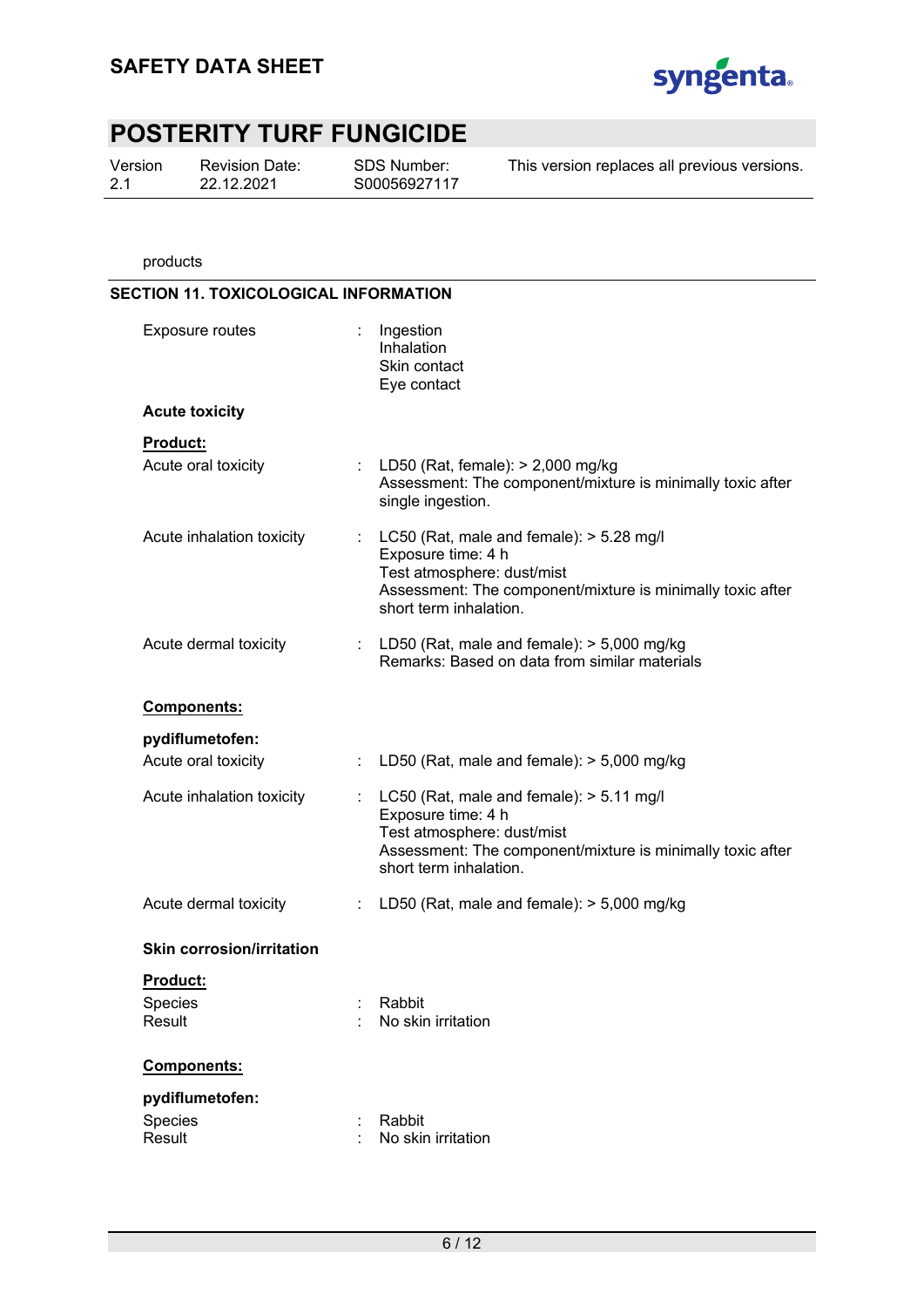

| Version |  |
|---------|--|
| 2.1     |  |

Revision Date: 22.12.2021

SDS Number: S00056927117 This version replaces all previous versions.

#### **Serious eye damage/eye irritation**

#### **Product:**

| Species | : Rabbit          |
|---------|-------------------|
| Result  | No eye irritation |

#### **Components:**

#### **pydiflumetofen:**

| Species | : Rabbit            |
|---------|---------------------|
| Result  | : No eye irritation |

#### **Respiratory or skin sensitisation**

#### **Product:**

| Test Type | : Local lymph node assay (LLNA)                      |
|-----------|------------------------------------------------------|
| Species   | : Mouse                                              |
| Result    | : Did not cause sensitisation on laboratory animals. |

#### **Components:**

### **pydiflumetofen:**

| Test Type | : mouse lymphoma cells                               |
|-----------|------------------------------------------------------|
| Species   | : Mouse                                              |
| Result    | : Did not cause sensitisation on laboratory animals. |

#### **Chronic toxicity**

sessment

| <b>Chronic toxicity</b>                                   |                |                                                                         |
|-----------------------------------------------------------|----------------|-------------------------------------------------------------------------|
| <b>Germ cell mutagenicity</b>                             |                |                                                                         |
| Components:                                               |                |                                                                         |
| pydiflumetofen:<br>Germ cell mutagenicity -<br>Assessment | ÷.             | Animal testing did not show any mutagenic effects.                      |
| Carcinogenicity                                           |                |                                                                         |
| Components:                                               |                |                                                                         |
| pydiflumetofen:<br>Carcinogenicity - Assess-<br>ment      | ÷              | Weight of evidence does not support classification as a car-<br>cinogen |
| <b>Reproductive toxicity</b>                              |                |                                                                         |
| Components:                                               |                |                                                                         |
| pydiflumetofen:<br>Reproductive toxicity - As-            | $\mathbb{R}^n$ | No evidence of adverse effects on sexual function and fertility,        |

or on development, based on animal experiments.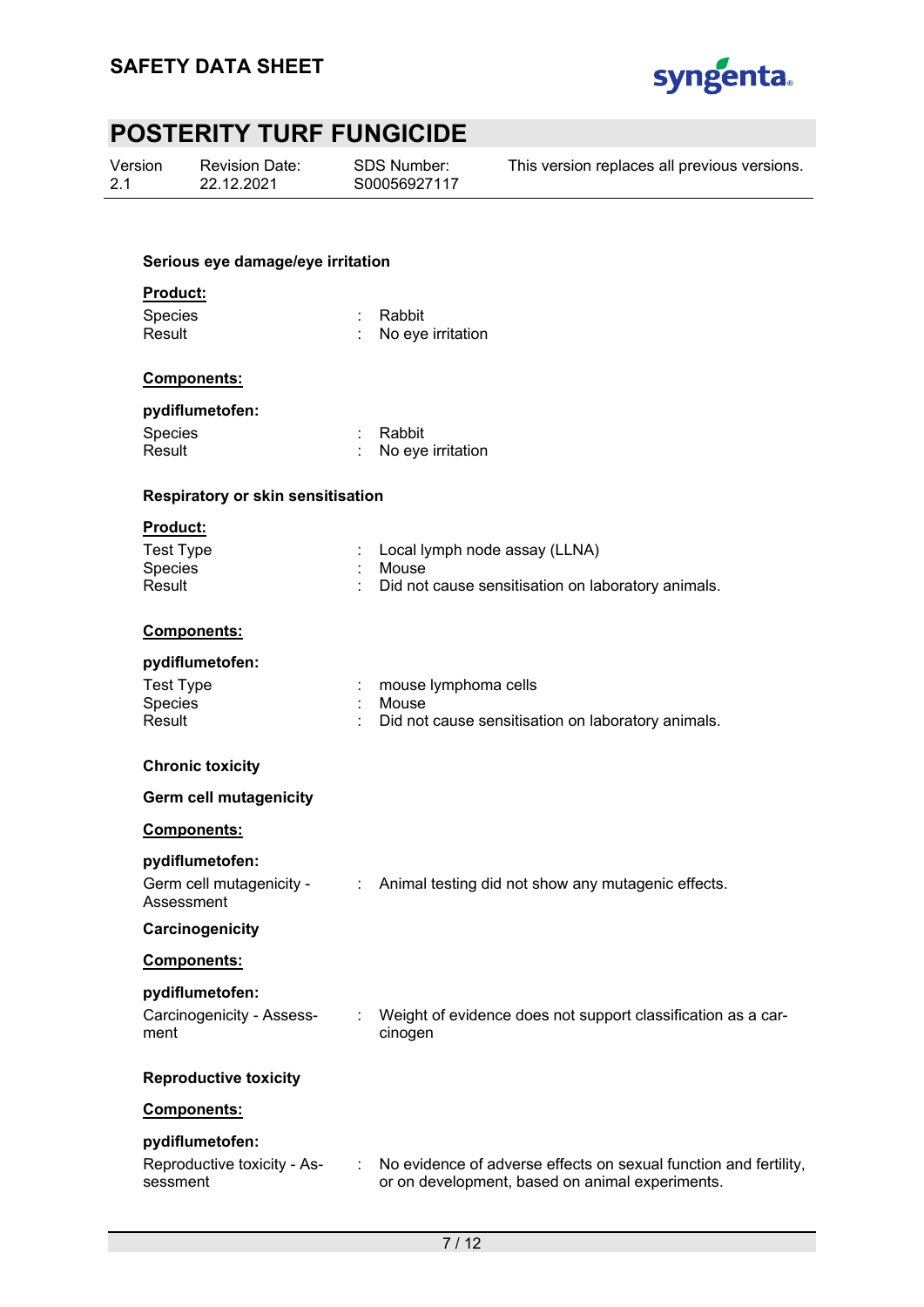

Version 2.1

Revision Date: 22.12.2021

SDS Number: S00056927117

This version replaces all previous versions.

### **SECTION 12. ECOLOGICAL INFORMATION**

#### **Ecotoxicity**

### **Product:**

|                                                                                  |            | NOEC (Americamysis): 0.076 mg/l<br>Exposure time: 28 d                                                                  |
|----------------------------------------------------------------------------------|------------|-------------------------------------------------------------------------------------------------------------------------|
| Toxicity to daphnia and other :<br>aquatic invertebrates (Chron-<br>ic toxicity) |            | NOEC (Daphnia magna (Water flea)): 0.042 mg/l<br>Exposure time: 21 d                                                    |
| icity)<br>Toxicity to fish (Chronic tox-<br>icity)                               |            | NOEC (Pimephales promelas (fathead minnow)): 0.025 mg/l<br>Exposure time: 32 d                                          |
| M-Factor (Acute aquatic tox-                                                     | $\sim 100$ | $\mathbf{1}$                                                                                                            |
|                                                                                  |            | NOEC (Raphidocelis subcapitata (freshwater green alga)):<br>0.093 mg/l<br>End point: Growth rate<br>Exposure time: 96 h |
| Toxicity to algae/aquatic<br>plants                                              |            | : ErC50 (Raphidocelis subcapitata (freshwater green alga)): ><br>5.9 mg/l<br>Exposure time: 96 h                        |
|                                                                                  |            | LC50 (Americamysis): 0.16 mg/l<br>Exposure time: 96 h                                                                   |
| aquatic invertebrates                                                            |            | Toxicity to daphnia and other : EC50 (Daphnia magna (Water flea)): 0.42 mg/l<br>Exposure time: 48 h                     |
| pydiflumetofen:<br>Toxicity to fish                                              |            | LC50 (Oncorhynchus mykiss (rainbow trout)): 0.18 mg/l<br>Exposure time: 96 h                                            |
| Components:                                                                      |            |                                                                                                                         |
| aquatic invertebrates                                                            |            | Toxicity to daphnia and other : EC50 (Daphnia magna Straus): 1.82 mg/l<br>Exposure time: 48 h                           |
| Toxicity to fish                                                                 |            | : LC50 (Oncorhynchus mykiss (rainbow trout)): 1.96 mg/l<br>Exposure time: 96 h                                          |
| <b>Product:</b>                                                                  |            |                                                                                                                         |

Biodegradability : Result: Not readily biodegradable.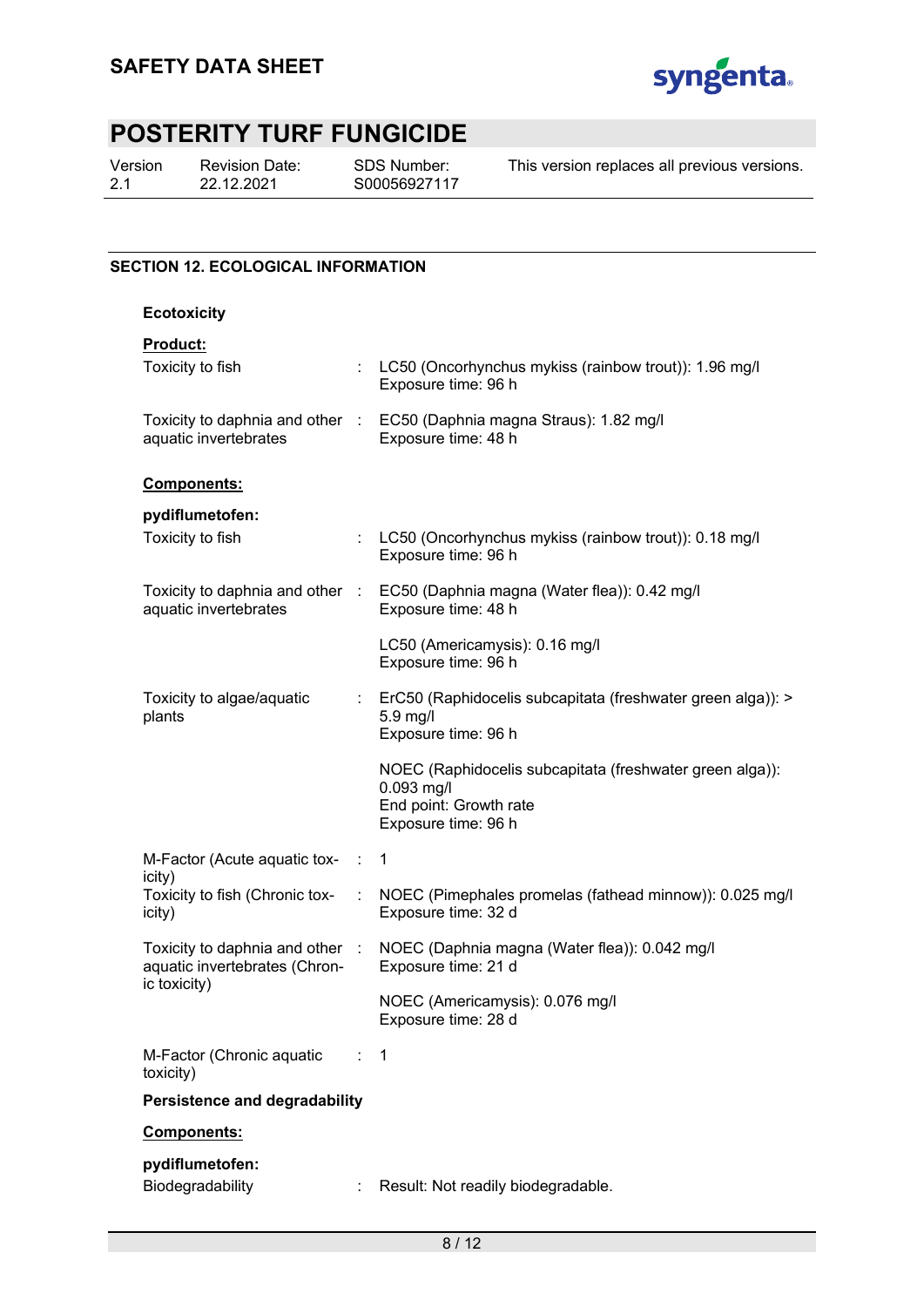

| Version<br><b>Revision Date:</b><br>22.12.2021<br>2.1 |                                            |                                                                                            | <b>SDS Number:</b><br>S00056927117 |                                                                                           | This version replaces all previous versions.                                                                                                                                             |  |
|-------------------------------------------------------|--------------------------------------------|--------------------------------------------------------------------------------------------|------------------------------------|-------------------------------------------------------------------------------------------|------------------------------------------------------------------------------------------------------------------------------------------------------------------------------------------|--|
|                                                       |                                            | Stability in water                                                                         |                                    |                                                                                           | Remarks: The substance is stable in water.                                                                                                                                               |  |
|                                                       | <b>Bioaccumulative potential</b>           |                                                                                            |                                    |                                                                                           |                                                                                                                                                                                          |  |
|                                                       |                                            | Components:                                                                                |                                    |                                                                                           |                                                                                                                                                                                          |  |
|                                                       |                                            | pydiflumetofen:<br>Bioaccumulation                                                         |                                    | Remarks: Does not bioaccumulate.                                                          |                                                                                                                                                                                          |  |
|                                                       | octanol/water                              | Partition coefficient: n-                                                                  |                                    | log Pow: 3.8 (25 °C)                                                                      |                                                                                                                                                                                          |  |
|                                                       |                                            | <b>Mobility in soil</b>                                                                    |                                    |                                                                                           |                                                                                                                                                                                          |  |
|                                                       |                                            | Components:                                                                                |                                    |                                                                                           |                                                                                                                                                                                          |  |
|                                                       |                                            | pydiflumetofen:<br>Distribution among environ-<br>mental compartments<br>Stability in soil |                                    | Remarks: Low mobility in soil.<br>Dissipation time: 674 d<br>Remarks: Persistent in soil. | Percentage dissipation: 50 % (DT50)                                                                                                                                                      |  |
|                                                       |                                            | Other adverse effects                                                                      |                                    |                                                                                           |                                                                                                                                                                                          |  |
|                                                       |                                            | Components:                                                                                |                                    |                                                                                           |                                                                                                                                                                                          |  |
|                                                       | assessment                                 | pydiflumetofen:<br>Results of PBT and vPvB                                                 |                                    | 0.1% or higher.                                                                           | This substance/mixture contains no components considered<br>to be either persistent, bioaccumulative and toxic (PBT), or<br>very persistent and very bioaccumulative (vPvB) at levels of |  |
|                                                       | <b>SECTION 13. DISPOSAL CONSIDERATIONS</b> |                                                                                            |                                    |                                                                                           |                                                                                                                                                                                          |  |

| <b>Disposal methods</b> |  |
|-------------------------|--|

| Waste from residues    | Do not contaminate ponds, waterways or ditches with chemi-<br>cal or used container. |
|------------------------|--------------------------------------------------------------------------------------|
|                        | Do not dispose of waste into sewer.                                                  |
|                        | Where possible recycling is preferred to disposal or incinera-<br>tion.              |
|                        | If recycling is not practicable, dispose of in compliance with<br>local regulations. |
| Contaminated packaging | Non-returnable containers:                                                           |
|                        | Triple rinse containers.                                                             |
|                        | Add rinsings to spray tank                                                           |
|                        | If recycling, replace cap and return clean containers to recy-                       |
|                        | cler or designated collection point. Containers marked with the                      |
|                        | drumMUSTER container logo can be taken to a drumMUS-                                 |
|                        | TER collection site (02 6206 6868, www.drummuster.org.au).                           |
|                        | Empty containers can be landfilled, when in accordance with                          |
|                        | the local regulations.                                                               |
|                        | If no landfill is available, bury the containers below 500 mm in                     |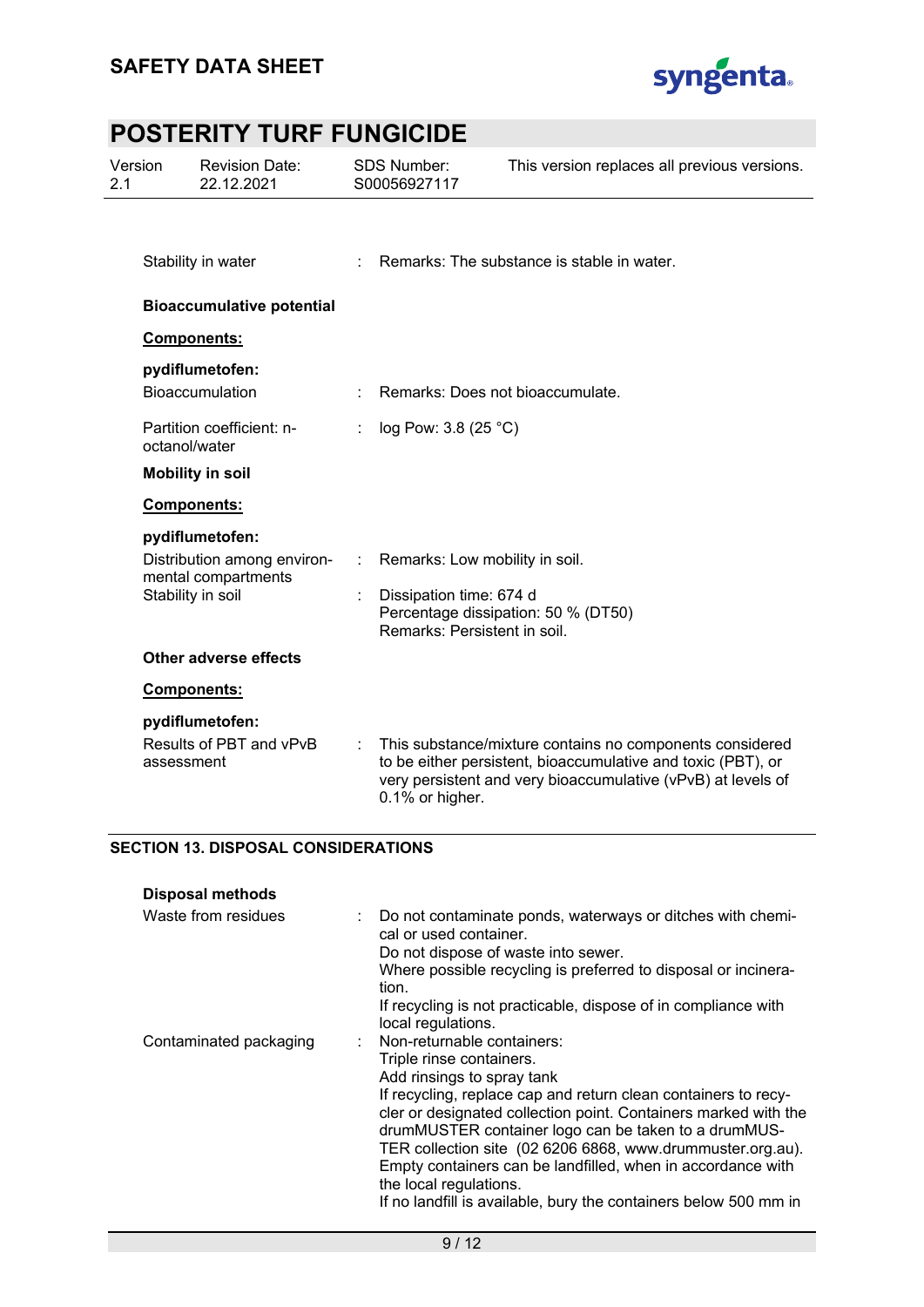

| Version | Revi |
|---------|------|
| 2.1     | 22.1 |

 $\cdots$ 

ision Date: 2.2021

SDS Number: S00056927117 This version replaces all previous versions.

a disposal pit specifically marked and set up for this purpose clear of waterways, desirable vegetation and tree roots. Empty containers and product should not be burnt. Returnable containers: Empty contents fully into application equipment. Close all valves and return to point of supply for refill or storage.

#### **SECTION 14. TRANSPORT INFORMATION**

#### **International Regulations**

|   | <b>UN 3082</b>                                      |
|---|-----------------------------------------------------|
|   | : ENVIRONMENTALLY HAZARDOUS SUBSTANCE, LIQUID,      |
|   | N.O.S.                                              |
|   | (PYDIFLUMETOFEN)                                    |
|   | 9                                                   |
|   | $\mathbf{III}$                                      |
|   | 9                                                   |
|   |                                                     |
| ÷ | <b>UN 3082</b>                                      |
|   | Environmentally hazardous substance, liquid, n.o.s. |
|   | (PYDIFLUMETOFEN)                                    |
|   | 9                                                   |
|   | Ш                                                   |
|   | Miscellaneous                                       |
|   | 964                                                 |
|   |                                                     |
|   | 964                                                 |
|   |                                                     |
|   | yes                                                 |
|   |                                                     |
|   | <b>UN 3082</b>                                      |
|   | ENVIRONMENTALLY HAZARDOUS SUBSTANCE, LIQUID,        |
|   | N.O.S.                                              |
|   | (PYDIFLUMETOFEN)                                    |
|   | 9                                                   |
|   | $\mathbf{III}$                                      |
|   | 9                                                   |
|   | $F-A, S-F$                                          |
|   | yes                                                 |
|   |                                                     |

#### **Transport in bulk according to Annex II of MARPOL 73/78 and the IBC Code**

Not applicable for product as supplied.

#### **National Regulations**

| <b>ADG</b>           |     |                                                                              |
|----------------------|-----|------------------------------------------------------------------------------|
| UN number            |     | $\therefore$ UN 3082                                                         |
| Proper shipping name |     | : ENVIRONMENTALLY HAZARDOUS SUBSTANCE, LIQUID,<br>N.O.S.<br>(PYDIFLUMETOFEN) |
| Class                | : 9 |                                                                              |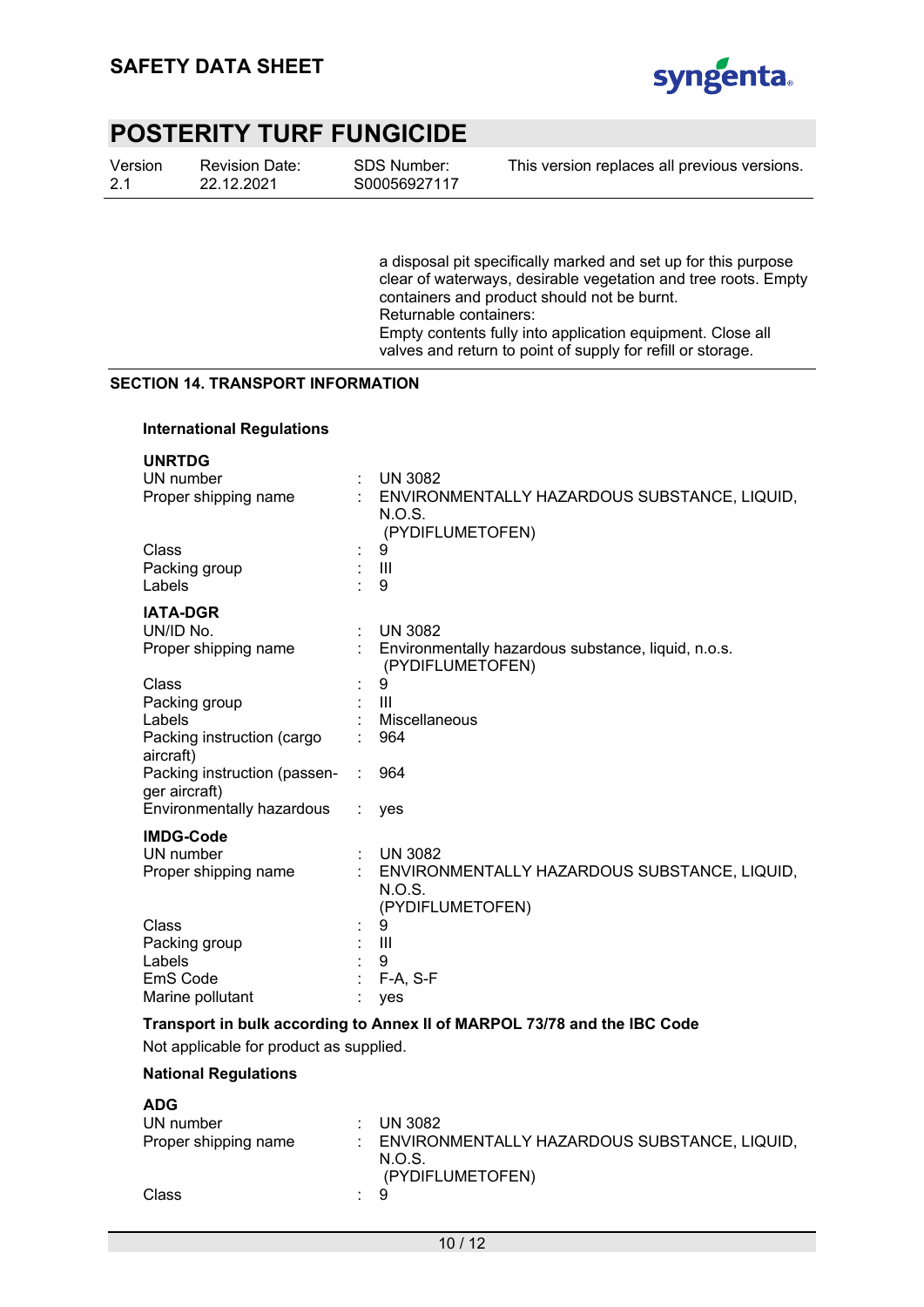

| Version | Revi |
|---------|------|
| 2.1     | 22.1 |

ision Date: 2.2021

SDS Number: S00056927117 This version replaces all previous versions.

| Packing group<br><b>Labels</b><br>Hazchem Code<br><b>Remarks</b> | - 111<br>: 9<br>$-3Z$<br>Environmentally Hazardous Substances meeting the descrip-<br>tions of UN 3077 or UN 3082 are not subject to the Australian<br>Code for the Transport of Dangerous Goods (ADG). This ap-<br>plies when transported by road or rail in packagings that do |
|------------------------------------------------------------------|----------------------------------------------------------------------------------------------------------------------------------------------------------------------------------------------------------------------------------------------------------------------------------|
|                                                                  | not incorporate a receptacle exceeding 500 kg(L) or IBCs per                                                                                                                                                                                                                     |

#### **Special precautions for user**

The transport classification(s) provided herein are for informational purposes only, and solely based upon the properties of the unpackaged material as it is described within this Safety Data Sheet. Transportation classifications may vary by mode of transportation, package sizes, and variations in regional or country regulations.

ADG Special Provision AU01.

#### **SECTION 15. REGULATORY INFORMATION**

| ture                                                                      |                                     | Safety, health and environmental regulations/legislation specific for the substance or mix-                                                                                                      |
|---------------------------------------------------------------------------|-------------------------------------|--------------------------------------------------------------------------------------------------------------------------------------------------------------------------------------------------|
| Standard for the Uniform<br>Scheduling of Medicines and<br><b>Poisons</b> | No poison schedule number allocated |                                                                                                                                                                                                  |
| <b>Prohibition/Licensing Requirements</b>                                 |                                     | There is no applicable prohibition,<br>authorisation and restricted use<br>requirements, including for carcino-<br>gens referred to in Schedule 10 of<br>the model WHS Act and Regula-<br>tions. |

Product Registration Number : APVMA Product No. 87385

#### **SECTION 16. OTHER INFORMATION**

| <b>Revision Date</b><br>Date format     | : 22.12.2021<br>$:$ dd.mm.yyyy                                          |
|-----------------------------------------|-------------------------------------------------------------------------|
| <b>Full text of other abbreviations</b> |                                                                         |
| AU OEL                                  | Australia. Workplace Exposure Standards for Airborne Con-<br>taminants. |
| AU OEL / TWA                            | : Exposure standard - time weighted average                             |

AIIC - Australian Inventory of Industrial Chemicals; ANTT - National Agency for Transport by Land of Brazil; ASTM - American Society for the Testing of Materials; bw - Body weight; CMR - Carcinogen, Mutagen or Reproductive Toxicant; DIN - Standard of the German Institute for Standardisation; DSL - Domestic Substances List (Canada); ECx - Concentration associated with x% response; ELx - Loading rate associated with x% response; EmS - Emergency Schedule; ENCS - Existing and New Chemical Substances (Japan); ErCx - Concentration associated with x% growth rate response; ERG - Emergency Response Guide; GHS - Globally Harmonized System; GLP - Good Laboratory Practice; IARC - International Agency for Research on Cancer; IATA - International Air Transport Association; IBC - International Code for the Construction and